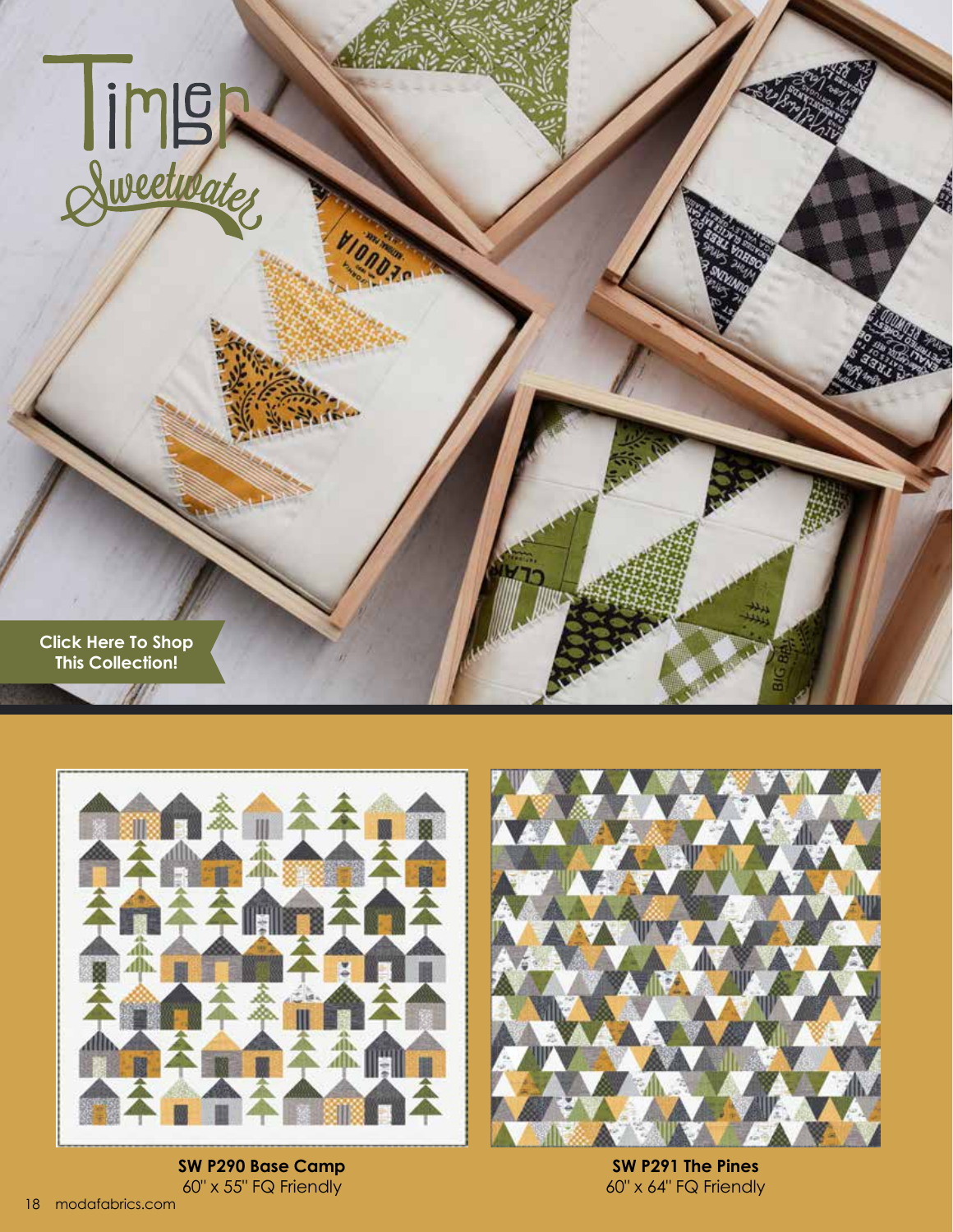

We've all been cooped up a little too much lately. When we designed Timber, we wanted to get back to nature. Back to wild and free. Back to living.

Timber celebrates all that is beautiful about the outdoors. This collection is full of color and meaning to us. Goldenyellow for the warmth of the sun, and deep green for life, and continued renewal, and brown for the earth itself. We can't wait to create with Timber - it's a breath of fresh air!

**OCTOBER DELIVERY**

 $\sim$ FABRICS + SUPPLIES<sup>®</sup>





**CAC 113 The Archer Quilt** 71" x 71" FQ Friendly

**CAC 114 Winding Pines** 60" x 60"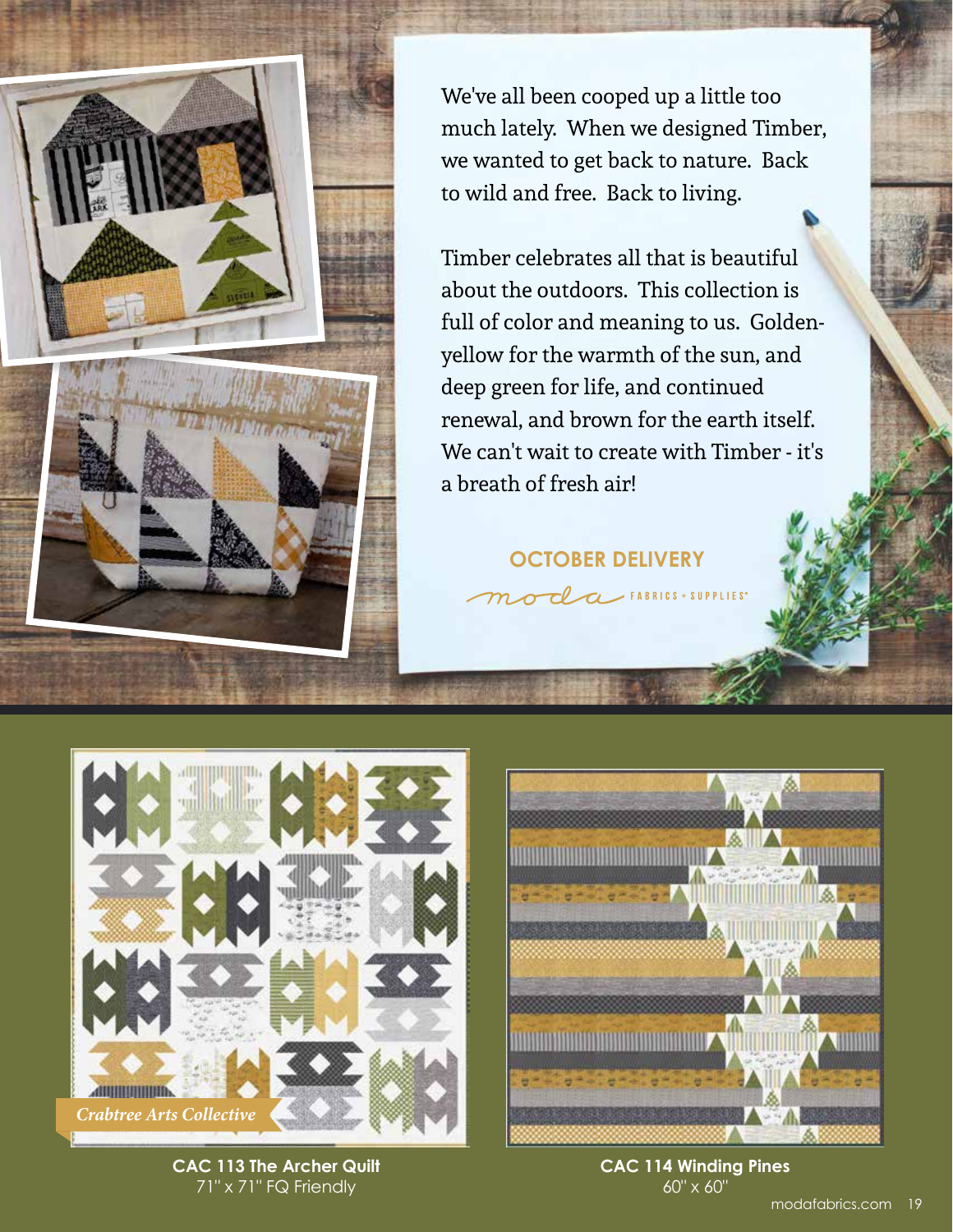

Teton

**Home Co.** 

 $\frac{1}{\sqrt{2}}\sum_{i=1}^{n}e^{i\omega_{i}t}$ 

acadia

 $H<sub>2</sub>$ 

**FOREST** 

**MARCA** 

Teton

1 scientil

abe

**CLARK** 

camping<br> **E** 

KATMA

**Club**<br>Club

*<u>Jeton</u>* 

**Service** 

Tair<sup>2</sup>

AA .... FE

**INDIANA** 

Dunas

**it Att** 

SEQUOIA **OUTRIE NAY** 

BADLANDS

 $\bigcirc$ 

**BIG BEND** 

**INDIANA** Dunes ... 55552 11\*









**OCTOBER DELIVERY**





CLCL FABRICS + SUPPLIES®

鬼

anda

ŔK

iing<br>Ling

6

acadia

車

FOREST

**Adole** 

**Teton** 

**Cong Co.** 

z.

 $\frac{1}{2}$ 

acadia